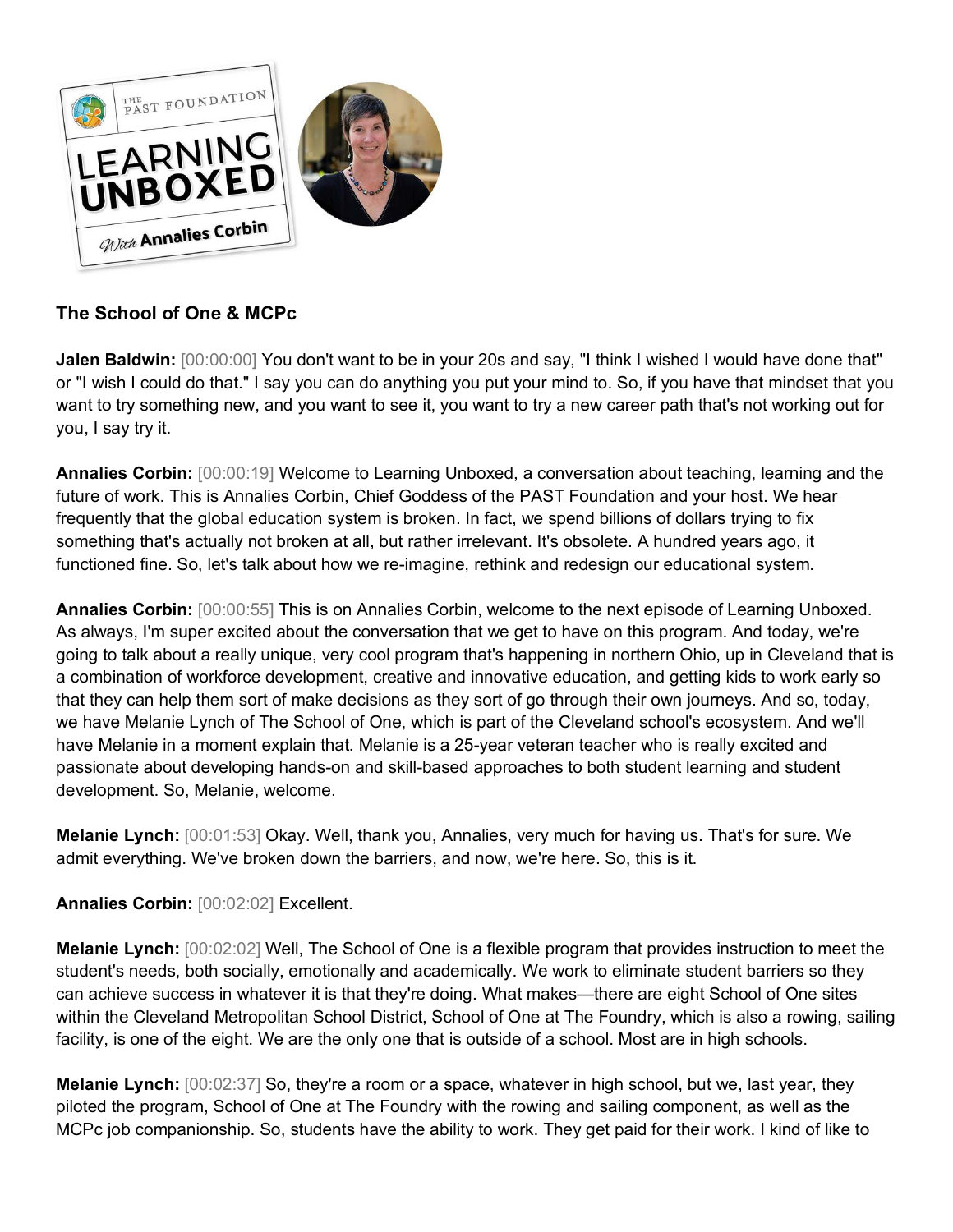look at it like it's school out of a school environment, but set in the real world … because that is what it is. Their school space, if you will, does not even look like a classroom.

**Melanie Lynch:** [00:03:06] We are totally interfaced with foundry and the rowing. Students have to row. They have to learn about sailing. They learn about teamwork and communication. And then, they take all those skills to MCPc. And they learn about computers and computer technology. And it's a starter job, if you will, but it also—the student themselves can use that starter job to turn it into a career path and career opportunity.

**Melanie Lynch:** [00:03:33] So, it really gives them the skills and the knowledge to apply to whatever they want to do. It creates within them a lot of possibilities for their future. And more importantly, I would say it establishes belonging. They learn that they're not on the side or they're not just there. They're really active learners within all three environments in which they participate, which again, builds the competence and the outlook, that yeah, we belong here, and we can do this. And so, that's been wonderful.

**Annalies Corbin:** [00:04:02] Which is really, really exciting. And it's an awesome program to see. And it's been deployed in a variety of ways in and around the community. So, I'm excited to be able to have the conversation. Also joining us is Michael Trebilcock. He's the managing director and president of MCPc. And Michael, one of the things I really want you to be able to help us understand, first and foremost, the MCPc piece, but then, The Foundry piece because that's the other part of the way you guys have structured this. It's really unique. There's that community asset that MCPc and the work that you guys have done to build The Foundry and the things that it does, which are wicked cool. I mean, it's a fun place to go. I like just visiting. But then, you partner that with the opportunities and the work the MCPc does. So, why don't you share with us sort of those two pieces?

**Michael Trebilcock:** [00:04:58] Sure. So, The Foundry is a very unique place. As Melanie had mentioned earlier, it's dedicated to getting students and youth, really, it's 100% youth-focus. So, its primary goal is to get youth out on the water and experiencing the City of Cleveland and our natural resources of Lake Erie and the Cuyahoga River just from a different perspective. A lot of those kids have never even touched the water before in a rowing or sailing boat before, so it's definitely a new experience.

**Michael Trebilcock:** [00:05:31] Both of the sports bring in a lot of aspects of teamwork and critical thinking and just kind of they're seeing a brand-new activity for the first time. So, it's a really good opportunity for the coaches, instructors and teachers to help them through that experience, and make them more adaptable and capable with other things they're doing. So, The Foundry was established about five years ago. MCPc was the primary donor at the beginning. So, that was where that relationship started.

**Michael Trebilcock:** [00:06:05] About maybe 18 months into it, MCPc saw a great opportunity with the Cleveland Metropolitan School District, and potentially getting those students into a joint program between The Foundry and MCPc, where the students would go to school, working with Ms. Lynch here for about four hours in the morning, and then in the afternoon, they have the option to take a ride up to MCPc, which is a couple of miles away. And they're working all afternoon at our ITS, the disposition center up there.

**Michael Trebilcock:** [00:06:42] So, to give you a little background on MCPc, we're a data protection company, and what that means is we're helping large companies with large exposure to cybersecurity vulnerabilities. We're helping them minimize those risks. And a lot of these companies are operating on a global scale with hundreds of thousands of employees. So, their exposure to risk is pretty massive. So, we do that primarily from the perspective of end-point devices.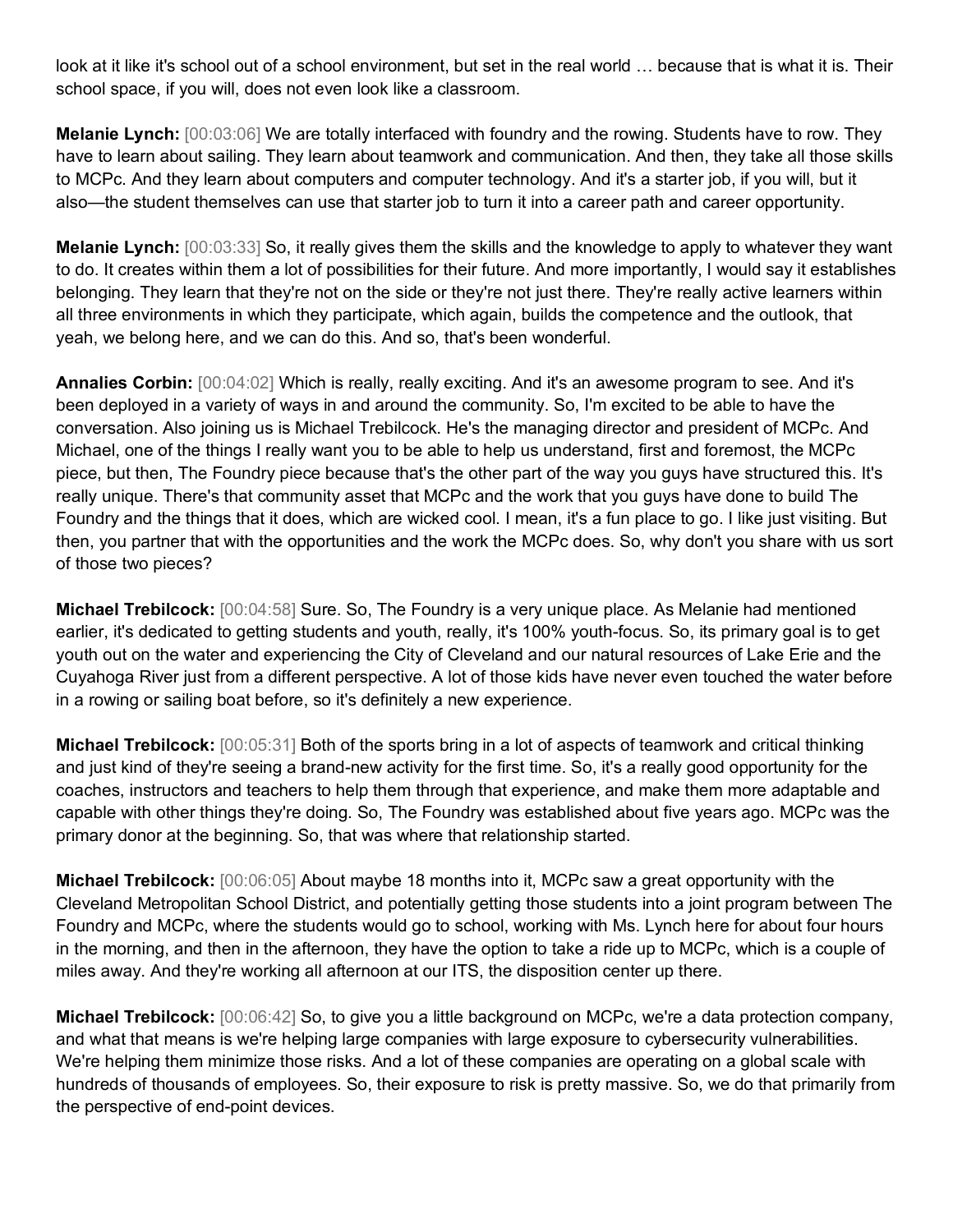**Michael Trebilcock:** [00:07:14] So, think about your laptops and tablets and phones, any IoT devices or sensors, medical devices. So, all of those, if they're connected to the internet or a corporate network, those are access points for cyber-criminals and bad actors. So, MCPc has kind of a holistic life cycle approach to managing those endpoints, the vulnerabilities associated with them. So, we engage with the students. Right now, at only one phase of that whole life cycle approach, and that's at the end, we call it STAD, which stands for Secure Technology Asset Disposition.

**Michael Trebilcock:** [00:07:55] So, that means that when a device reaches end of life, as we call it, it's being retired from active use at a company, MCPc takes that device back to our facility. And now, a lot of CMSD students are the first receivers of that device. And it's going through a number of different pathways within that facility depending on the agreed motion of how all of the data is going to be destroyed. And so, students could be doing anything from just sorting devices on pallets, depending on the type and form factor of the device.

**Michael Trebilcock:** [00:08:36] It could be literally unscrewing components of the device and sorting them out to be recycled, breaking them down. They could be running the device through certain programs that are wiping the data or further sorting it so that downstream from our facility, it could be sold. It could be refurbishing the device so that it's a factory re-certified and it's coming in, getting wiped, refurbished, and going back out the door to another user.

**Michael Trebilcock:** [00:09:07] So, that's kind of the—we do a lot of high level cybersecurity, very involved in sophisticated things at MCPc, but about three or four years ago when this facility started, it was a chance for us to engage a more entry-level type of role to MCPc where we could teach the fundamentals of what we're trying to do to give opportunity for students or anyone working those jobs to progress upward through our organization.

**Annalies Corbin:** [00:09:41] And so, that's sort of then where the sort of the students enters into this picture. And Jalen Baldwin is joining us as well. And Jalen is a student in this School of One MCPc Foundry program. So, Jalen, thank you for joining us.

**Jalen Baldwin:** [00:10:02] By the way, I'm a senior at the School of One at The Foundry. This is my second year. And the time I've been there, it was amazing, like a traditional school setting, I know it was not for me. My grades wasn't there, but making that effort, and then making the choice to come to the School of One, it was like one of the best decisions. But when I was there, the opportunity came about with The Foundry, and that was kind of if you're about it, but I was eager to try a new setting for a School of One.

**Jalen Baldwin:** [00:10:36] And so, when I first got there, I was like very hesitant about the water because all I knew about the water was that, it's bad, not to go near it. If it's not a pool, do not get in it. And so, my first time getting in the water, it was like a whole different—like my mind switched on, it was just like I've seen Cleveland at a whole different angle than what I was used to on land. And so, now, I like to be on the water more than on land now.

**Annalies Corbin:** [00:11:03] Now, that's awesome. We're going to dig back in, in a few minutes, Jalen. We'll circle back around because I want to talk about some of the decision making that you sort of went through as it relates to sort of the opportunity around choosing a path. But, Melanie, help us understand and our listeners, because the School of One is fairly unique in the education landscape, the way Cleveland School District decided to sort of take this on. And so, what's the primary premise component, Melanie, of School of One as it relates to why some kids and not others being moved into or opting into that particular option for K-12?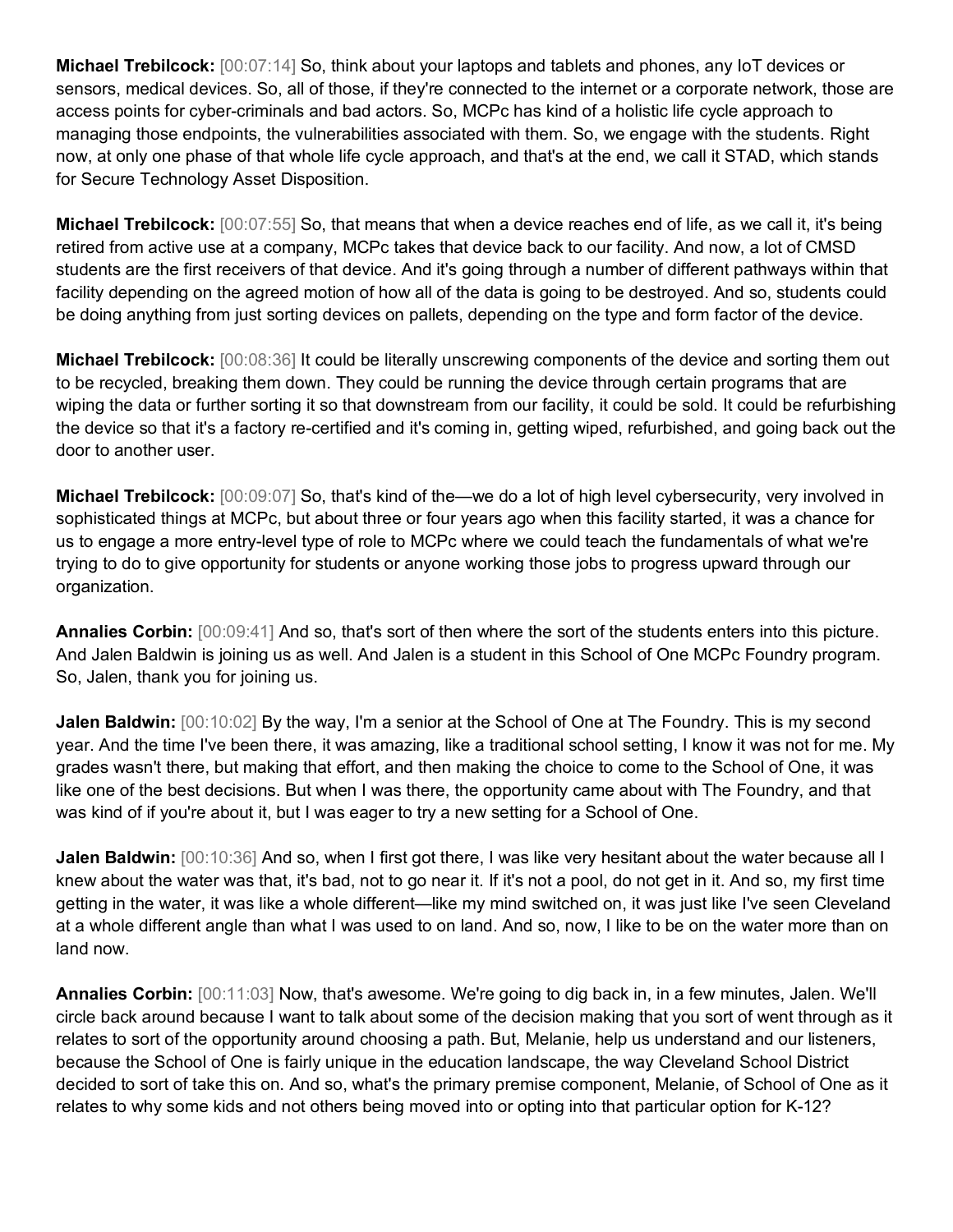**Melanie Lynch:** [00:11:52] Well, first of all, the School of One is we're a school of choice, we're an application school. So, students have to apply to the school. We provide a flexible learning program for the students and specifically geared, again, to their social, emotional and academic needs, right? So, a student is definitely interfaced with the program. So, in, let's say, a traditional school, you would sit all year maybe in junior English or senior English.

**Melanie Lynch:** [00:12:21] But if you already knew what you wanted to do and you say, "Well, gee, either I'd like to go to college or I want to spend more time, you know, learning about computers, I want to do all this", but you can't because in a regular school program, it's very stagnant for the most part. The curriculum is set. The student fits into the curriculum. At the School of One, the curriculum fits into the student. And I think that's the biggest draw. We are computer-based, but at the same time, clearly, I function as, you know, kind of guide on the side.

**Melanie Lynch:** [00:12:53] Students have the ability to get college credit plus for, you know, credits. You know, they still have to take all the state tests as required, but it definitely molds itself to the student's goals and to the student's—not only academic goals, but also personal goals. And some students, the reality is, too, some students cannot do a full day of school, whether they have obligations, whether they have to work, thank you MCPc who built that in for that reason or whether they have to stay home and babysit, whatever they may have to do.

**Melanie Lynch:** [00:13:23] And these are very bright kids, but they are—you know, the system itself is being very detrimental to them because they're failing out of necessarily no fault of their own. So, that is one of the things that brought the School of One into CMSD, is to help the students remove the barriers that would prevent them from succeeding and to graduate. And to do that, again, we offer a flexible—it's a flexible academic environment, and it's interesting that because more and more, and I think you could ask Jalen this also, what does he see the difference between a traditional school and the School of One?

**Melanie Lynch:** [00:13:57] Because I know myself, I've had many students say one reason why they really like it and they can flourish here, and again, not only the rowing and the sailing and the job component, but it sees them. It sees who they are and it sees what their needs are and it meets them. And so, it puts them in charge of their own learning. And I think that's a real big plus. They are active learners. There's no doubt about that. It's not an easy—people would think, "Oh, gee, to sit at the computer all day, that's a lot of fun." No, it doesn't work like that.

**Annalies Corbin:** [00:14:26] And that's where the site locations sort of come into play. And so, how many different School of One site locations like The Foundry, for those that are listening from—they're listening from all over the country and around the world. And so, we'll circle back to The Foundry piece specifically, but, Melanie, how many School of One sites around the Cleveland ecosystem are out there?

**Melanie Lynch:** [00:14:51] Well, CMSD has eight, and that's it. Other districts have—I don't even want to say it's comparable, but they have a program, sometimes they call it credit recovery, sometimes they think that's what we are. We are not credit recovery. We're a whole different breed of cat. But the CMSD has eight sites. We're going to open the ninth site, which is specifically—that also is going to be out of a high school and it won't be in the high school. We'll be in a community type center and that will be specifically LBGTQ site for students that don't see or find belonging within, again, the traditional high school, but that will definitely be geared towards that population.

**Annalies Corbin:** [00:15:32] Yeah, I'd love.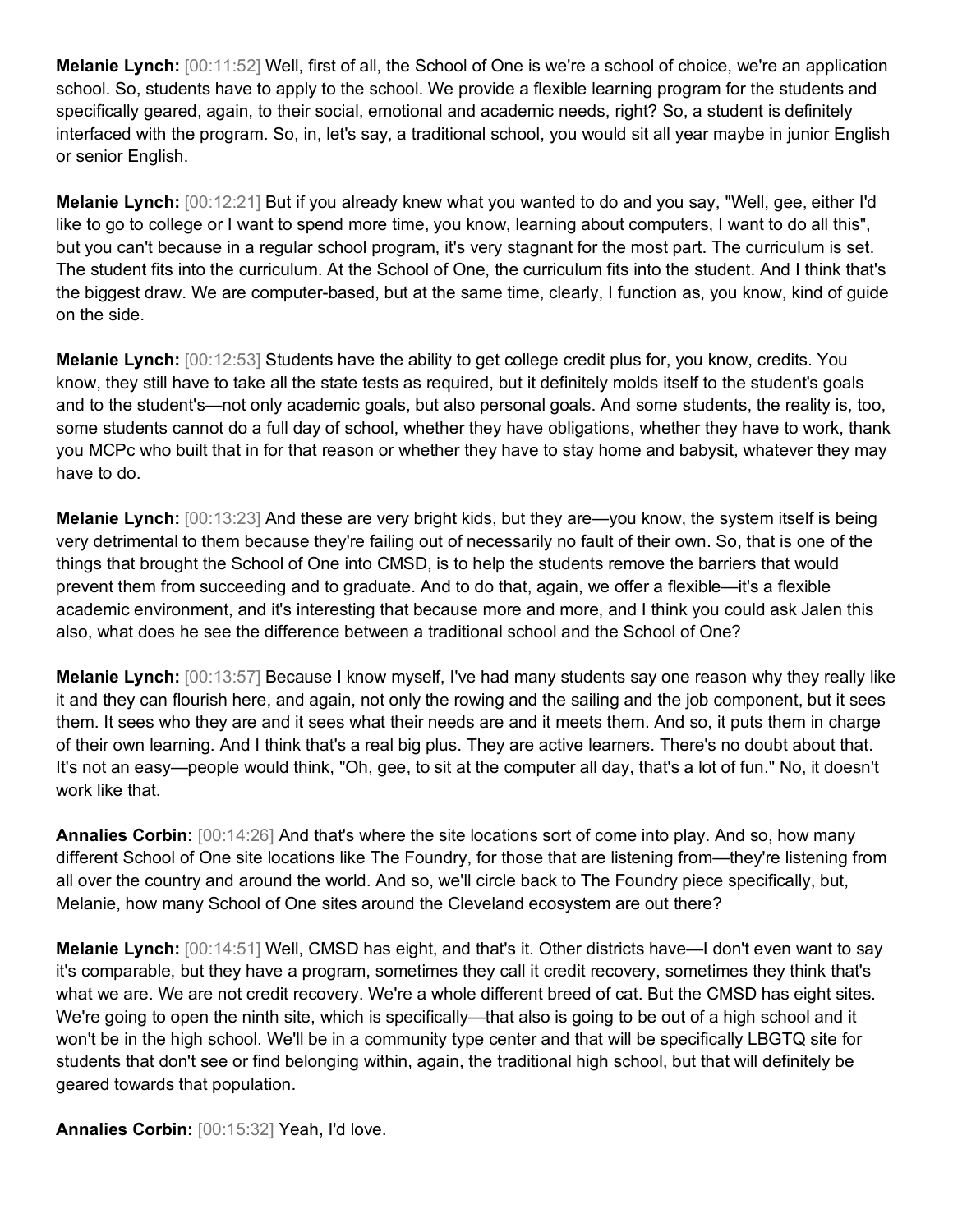**Melanie Lynch:** [00:15:33] So, that would make a site nine.

**Annalies Corbin:** [00:15:33] Yeah, that's really exciting. And one of the things that has always appealed to me about School of One and the way the School of One concept works is the fact that it's so highly personalized to that individual student. So, Jalen, sort of tossing this this back at you, you had a choice, you know. And at the end of the day, it's not necessarily your personal backstory that we want to necessarily share with the world, but please share what you're willing about why did you make this decision. You said that regular school earlier wasn't really working out for you. But when you look at the ecosystem, I guess, of the options you had, and School of One was not the only one that Cleveland School District made available to you, why choose School of One?

**Jalen Baldwin:**  $[00:16:20]$  I chose the School of One because I'm the type that I like technology, so I like being on computers. And at the time, traditional school wasn't offering it. And so, I've seen it impact my grades really bad. And so, when School of One gave me an opportunity, I was like hesitant about it because I didn't want to like put all my eggs in one basket, but I also wanted to try something new. And so, when it came about, I was like, "Hey, let's try this." And so, by the time I was at School of One, entering School of One, was like, I want to say, grade point average of like one-point-something.

**Jalen Baldwin:** [00:16:56] Now, my grade point average is like at three-point. And I made up half my classes within a week that I was behind in and like our teacher, like it was there for like emotional support. And the administrators that's there like they go out their way, rather with the traditional school settings, they only can offer you directly. You can't be singled out because it's like a large school. And so, the School of One, like Ms. Lynch said, it caters to the student instead of the school catering to the student. It just made it much easier for me to make that decision. And yeah.

**Annalies Corbin:** [00:17:37] So, it's a great fit for you, obviously, is what it sounds like. So, that's awesome. Michael, why The Foundry? Why add in to this mix this program? Why add the sailing and rowing component into this? It has nothing to do with cybersecurity or computer science or the things that, you know, Jalen was talking about that appealed to him, and yet it's really, really not just a unique piece in this case, but it's a very tangible, foundational and fundamental piece of the whole puzzle that you guys have put together here with this partnership. So, why sailing and rowing?

**Michael Trebilcock:** [00:18:16] Yeah, I think, you know, if you're anywhere around the country, kind of looking at this from the outside in, it does look, you know, kind of wild. Why would a technology cybersecurity company get involved with water sports, in any way for any reason? But I think if you're part of the Cleveland community, even the Ohio community, you understand how tight-knit these cities are. Down in Columbus, it's very similar, Cincinnati or any of these Midwest cities, Cleveland's very tight-knit.

**Michael Trebilcock:** [00:18:52] MCPc was started in Cleveland about 30 years ago out in Strongsville, Ohio. We moved into—we moved deliberately into downtown Cleveland about seven or eight years ago with the full intention of investing into this city. You know, we went through going back before I was even born through kind of the industrial explosion in the Midwest and kind of the height of manufacturing in the Midwest. And Cleveland benefited a lot from that.

**Michael Trebilcock:** [00:19:27] But in the years, kind of post-industrial era, the City of Cleveland has lost a significant portion of our population. We tried to kind of reinvent ourselves a lot. So, MCPc saw the move into downtown Cleveland as not only an advantage to our business, but investing in the City of Cleveland and the future that technology will bring and those jobs associated with it. And then, you know, looking at the lake and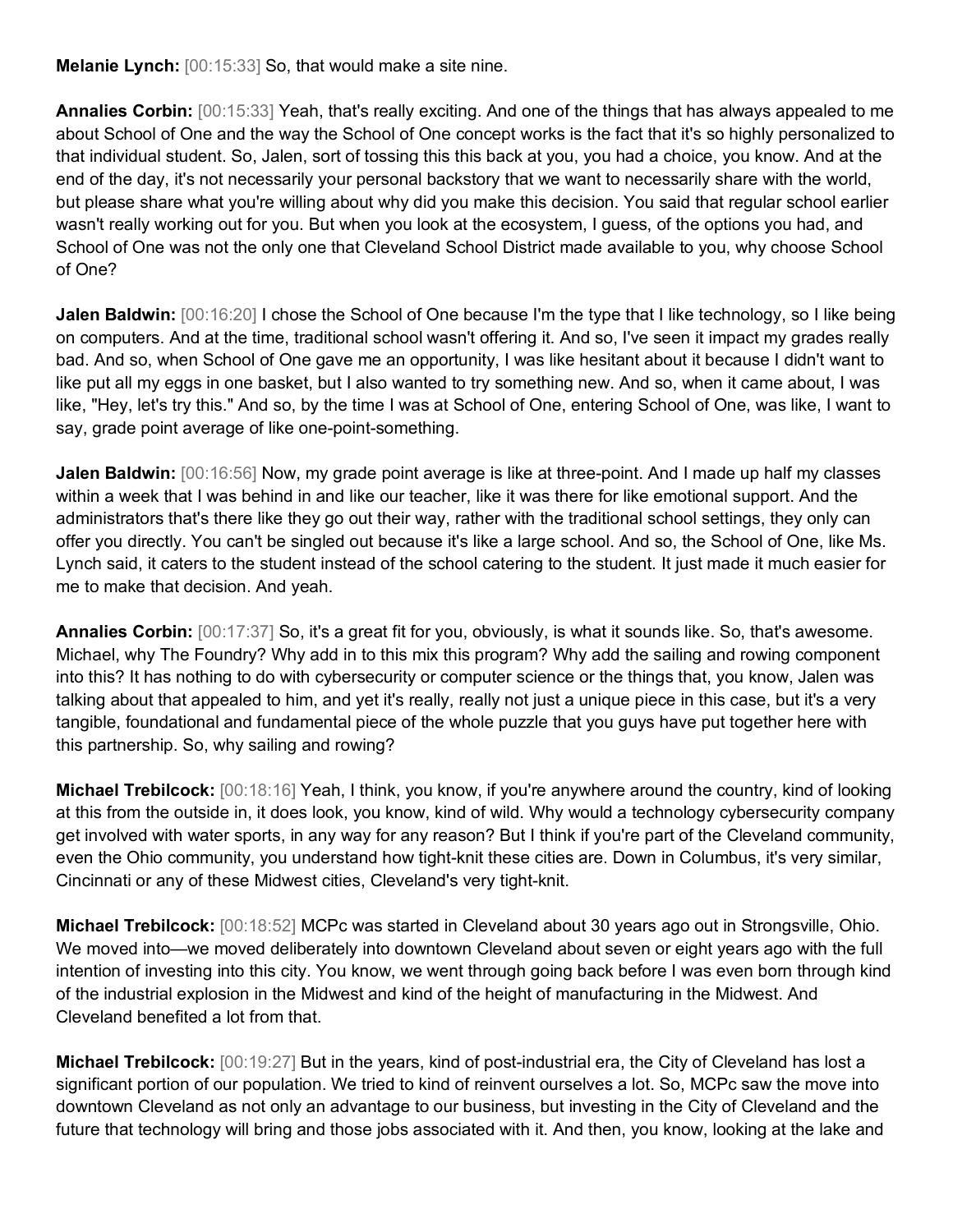the river, there's a good analogy to draw there, and that they've been sort of neglected resources of ours for a long time.

**Michael Trebilcock:** [00:20:05] Everybody, you know, whether you know the City of Cleveland or not, you know the story of the Cuyahoga River and it catching on fire. And, you know, the Environmental Protection Agency kind of being a birthing of all of those catastrophes. And so, the river kind of had a bad rap for a lot of years. In recent years, it's kind of flourishing with wildlife and recreation. And so, kind of it's turning a new leaf and creating a new chapter for itself.

**Michael Trebilcock:** [00:20:37] So, taking the river and the lake and just getting people using them, that was kind of the first intention. Okay, we have these incredible resources, what other city can say that—you know, there's a lot of cities that are on coasts and everything, but Cleveland was never using the lake and the river in a way that was benefiting the community in a major way. So, that was really the premise of The Foundry, is okay, so there is a location of The Foundry on the river, down in the flats, which is kind of a comeback neighborhood of sorts in the city. And then, there's another second location out at the mouth of the river that's sitting on the shores of Lake Erie.

**Michael Trebilcock:** [00:21:21] So, it was really kind of split up. Okay, let's just get access points to the river and the lake. Let's focus it on students and youth and kind of see what grows from that. And so, it's about five or six years old now. And we've had a lot of success, I think about five to seven thousand students a year are going through The Foundry either through a school program, a field trip. They're at the foundry everyday like Jalen or they're just after-school rowing teams, sailing teams that are using the facilities. So, you know, that's kind of the story of The Foundry a little bit. It was born out of a need for access to the river and the lake and the benefits that that could bring for the city.

**Annalies Corbin:** [00:22:10] And it had the added benefit in the case of kids like Jalen, and I'm sure many, many others in the community, not only to experience an environment they've never seen before as Jalen pointed out, he was really uncomfortable with the water. He had this mythology that he probably had his whole life about. I'm not supposed to go over there, it's dangerous, and all those sorts of things. And so, to get to learn and become comfortable in and around your environment, that's a huge, huge bonus and benefit.

**Annalies Corbin:** [00:22:40] How do you then—and the kids are going to get a tremendous amount of team building and cooperative experiences, you know, rowing and sailing, you know, all of the skills that come with that, especially around the collaboration, one of the things I always particularly love about that particular sport. But Melanie, how do you ensure that as the kids go through the School of One, the school, the traditional or non-traditional, in this case, school program, the curricular pieces that you have a responsibility to help the kids get through towards their graduation requirements. And they have this amazing experience at The Foundry, where they get to learn all these new skills, problem solving, teamwork, all of those opportunities as they get to grow in that piece of the program. How do you ensure that they are ready then to go and do the work part of MCPc? How does that work out?

**Melanie Lynch:** [00:23:36] The space that we are in at The Foundry, I can't emphasize this enough, it is not a traditional-looking class. I think one of my former students said, "Oh, my gosh", he felt it looks like Google. Okay.

**Annalies Corbin:** [00:23:48] It does a little bit.

**Melanie Lynch:** [00:23:50] So, yeah. There you go. So, again, it sets a different tone.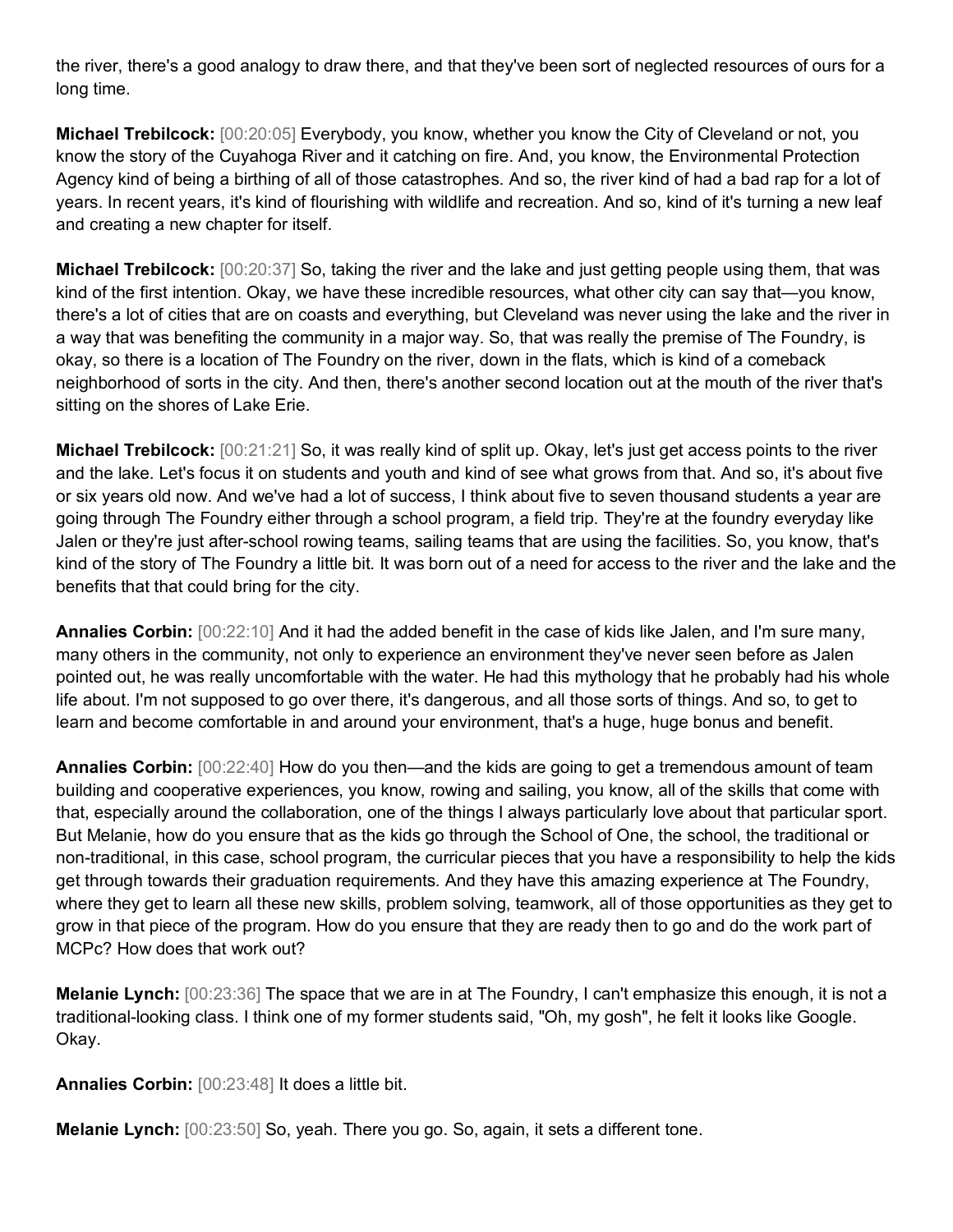**Annalies Corbin:** [00:23:53] Right.

**Melanie Lynch:** [00:23:54] All right. And that is very important. Really, I will say this, I underestimated the impact of the environment, what it would have on the students.

**Annalies Corbin:** [00:24:03] I know that well. And you are obviously right, yeah.

**Melanie Lynch:** [00:24:06] Yes. And so, part of all of this is, you know, they have to demonstrate selfmanagement skills. They have to be open to listening and communicating. Trust is a huge, huge factor. Most students, as any students anywhere would come in. And particularly here, because there's so many different unknowns with the water, with just the environment itself, because we are interfaced with The Foundry staff, they're dealing with adults all the time.

**Melanie Lynch:** [00:24:33] So, there's a lot of fear factors, if you will, there's a lot of very high trust barriers, if you will. So, that all has to begin to come down. And they really have to begin to be open to everything in the environment. They have to, again, establish, you know, self-management skills. Part of the rowing and the sailing, you know, that's teamwork, that's communication. So, these are skills, more personal skills that you want to see the students begin to not only develop but own. And that's really the beauty of all of this because their growth is incredible.

**Melanie Lynch:** [00:25:07] They learn to see things differently. They learn not to be afraid. They learn that, "Hey, I belong." And it's that sense of belonging that automatically establishes equity. And that's just so, so important. And when you see these kind of fall together, it's like, yes, now, you're ready to go off to STAD, let's say, yeah, and see what's there, and explore other options because it's like anything, they have to be ready to be open to all the different experiences, so they can learn and they can begin to direct their own learning process and begin to take ownership of it.

**Annalies Corbin:** [00:25:41] And that's one of the things that I love the most about it, right? A lot of the programs that I do interviews on for this particular podcast, I hear a very, very similar thing. So, that's a trend that clearly happens in those very successful programs, is, A, the kids have to have ownership in what's happening. They have to believe in what's possible. And then, they have to be ready to take that step where there's so much independence.

**Annalies Corbin:** [00:26:10] And, Jalen, I can only imagine what it felt like the first time you went to STAD. I remember the first time I got to go, that Michael took me back and I got to see and meet some of the School of One students and what was happening there, and I thought, "This is one of the coolest ways I can imagine to get comfortable moving into a work environment every single day." And so, tell us a little bit, Jalen, about what is it that you like the most about the STAD piece of this program.

**Annalies Corbin:** [00:26:40] And, you know, granted, it's awesome that MCPc has made available, that that's actually paid work. So, A, we'll start with that's really cool. Thank you to Michael and MCPc for that. But, Jalen, what's the primary thing that you get out of that outside of the paycheck piece of it? Because we know that part's always important, but what else comes to you as the sort of key components of that aspect?

**Jalen Baldwin:** [00:27:07] Obtaining like more information about technology that I would never think I would have to get. And so, as last year, again, like I really was interested in it. But this year, like I got more serious about it and like I learned so much more. And with that, I was able to like go around the facility and do different jobs in different components in it. And so, seeing that, it opened more doors for me. And like after I graduate, it was—I have like couple more months, and they say I'll be able to work there full-time.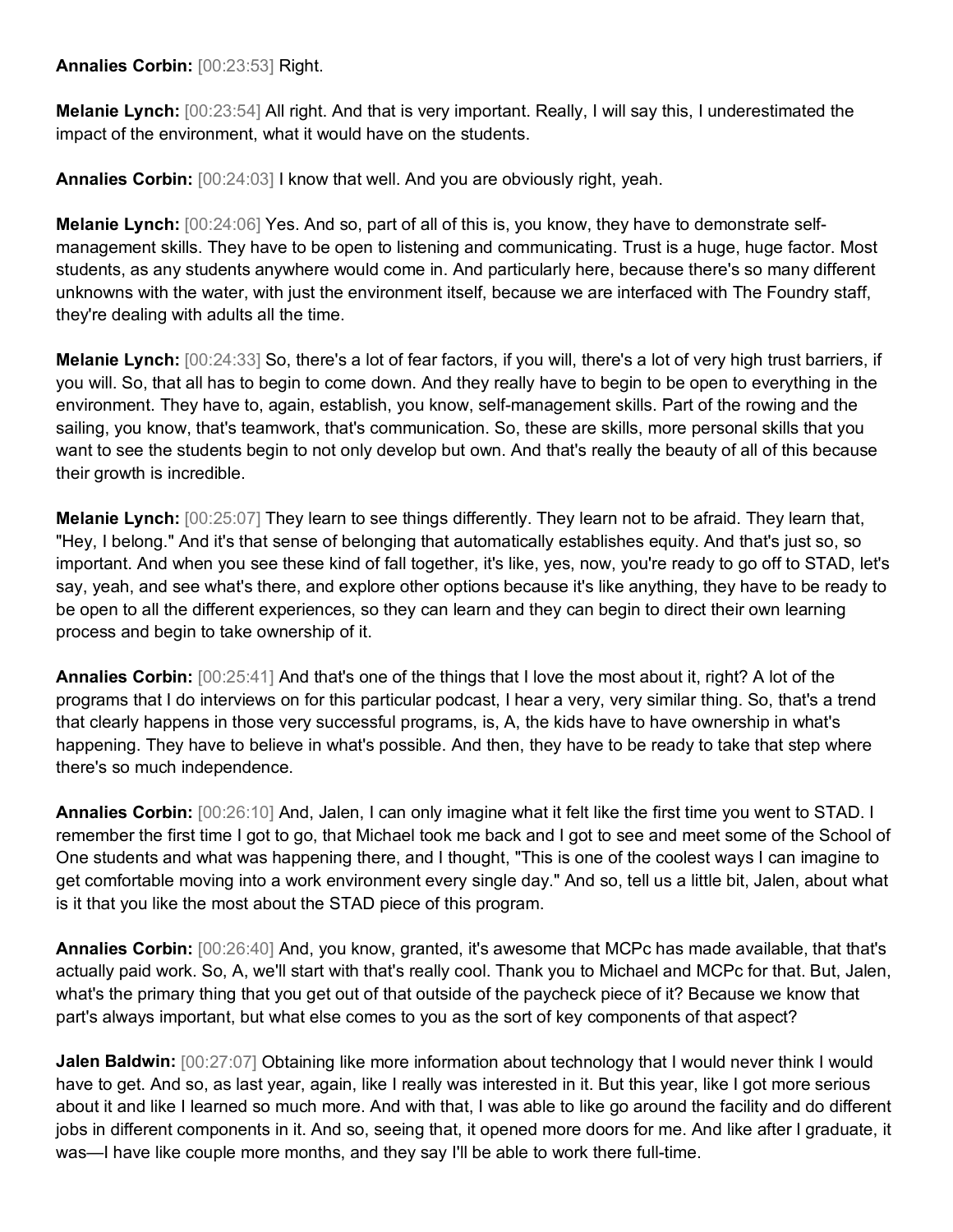**Jalen Baldwin:** [00:27:45] It actually like helped me a lot because like I want to go to college, but I want to go college part-time. And so, MCPc, is like helping me and it helps like—it helped a lot because I was like overthinking. I didn't know what I was going to do after, but with this being full-time, like I got more comfortable and like I could eventually go onto a different part outside of the facility, but it helped a lot.

**Annalies Corbin:** [00:28:14] And that's an amazing opportunity because I think that that's one of those big disconnects that collectively the world of industry and certainly, in education that we often would have, right? That you go through K-12, and then you're supposed to go to post-secondary of some description. It can be trade. It can be on the job training. It could be, you know, community college for your college, so on. None of that really matters.

**Annalies Corbin:** [00:28:36] But there is this expectation that somehow along the way, you're going to graduate, know exactly where you're supposed to be next. And I think that that's an intriguing thing because humans don't really like to learn that way. We like to learn by doing stuff and experiencing things. So, I love that's one of the reasons I like this program so very much and want to highlight it as a great case study, a great example of education being done well and being done right.

**Annalies Corbin:** [00:29:04] Michael, when you think about the Jalens of the world who are coming both through the School of One, and then ultimately into MCPc and the potential of that person continuing on beyond their high school experience, what's the value of that? And even if they don't stay, they understand the industry and move on to other things because I know you and I've had that conversation as well. But what's the value of this, back to the industry partner?

**Michael Trebilcock:** [00:29:33] It's been fun to watch Jalen and some of his peers who have—Jalen has been with the School of One program at The Foundry really since the beginning. He's been with MCPc since we were kind of taking this program off, trying to get it started. And so, he's sort of a veteran of the program at this point. And it's been fun to watch him grow and not just his capabilities to learn things and experience new things, but his confidence in doing so.

**Michael Trebilcock:** [00:30:03] So, I think that one of the big takeaways for the students, you know, whether it was intended from the beginning or not, was just okay, we're going to introduce them to all these new things, whether it's rowing, sailing, in some cases, the water even, but then, technology and cyber security and that whole industry that's big and broad. They gain a lot of confidence the longer they're involved in that, and they take that with them after they leave.

**Michael Trebilcock:** [00:30:32] I think rowing and sailing both teach definitely teamwork, discipline like Melanie referenced earlier, just ownership and managing your own schedule. They also teach you kind of sense of agility almost in how you approach new things. So, they're learning how to learn in a way, which is an important skill. And I think when you talk about anything, you know, life after this program for these students, whether that means they work in MCPc for the rest of their life, their entire career, that would be amazing or they go on to college.

**Michael Trebilcock:** [00:31:12] They go on to completely different industries. Maybe they start a business of their own. You know, any of those things. It's extremely valuable to have a sense of agility and how you're approaching those and be able to, you know, change direction and be a little bit malleable. So, I think from our perspective at MCPc, it wasn't, you know, a home run the first day we turned this program on, it was a challenge. We're a 30-year old company. We're a mid-sized company.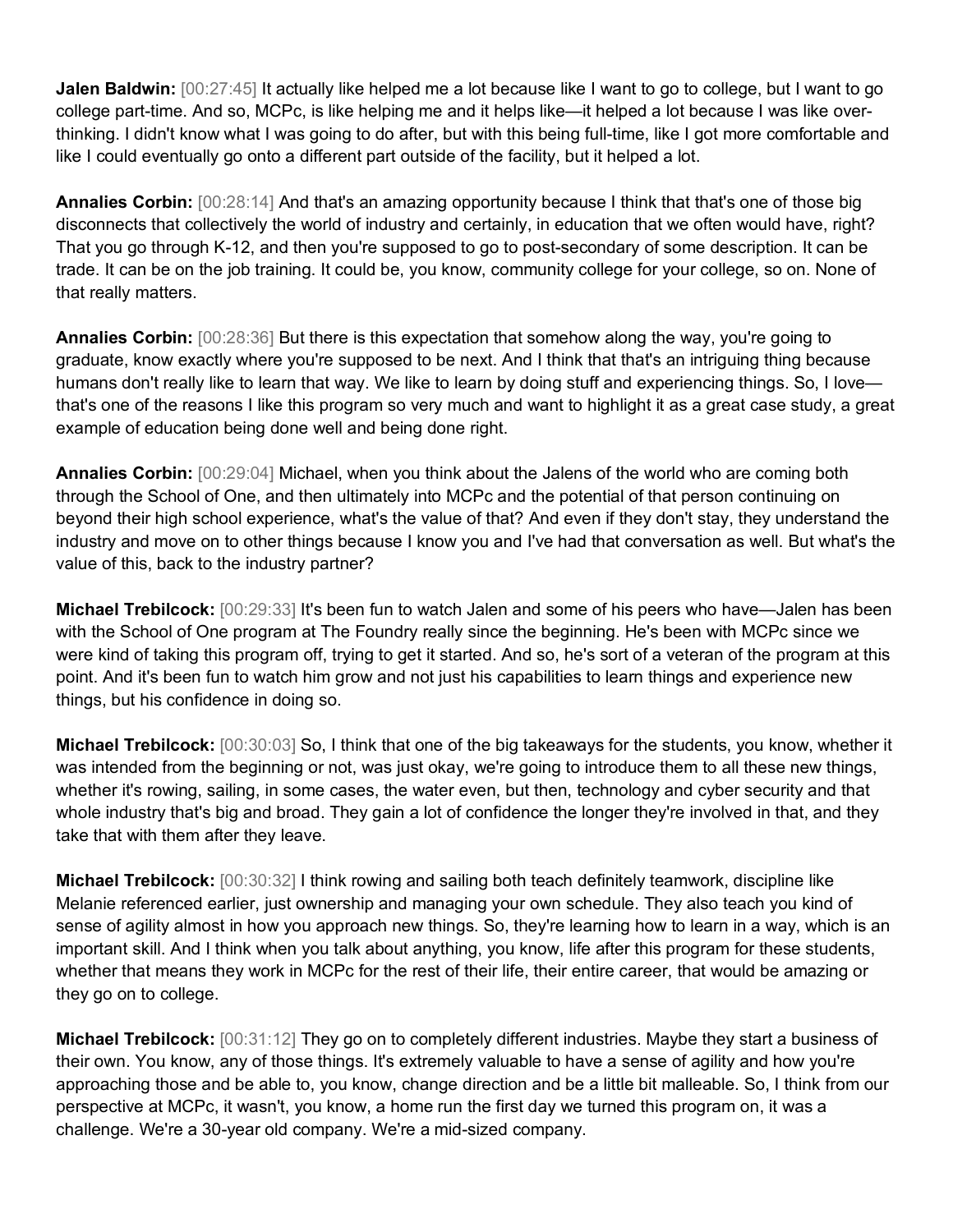**Michael Trebilcock:** [00:31:45] There's about 450 employees at MCPc. But before the School of One, none of those employees were 16-year-olds. So, it was a challenge just from the management perspective. And I remember some conversations with our HR leadership around an interaction that a 16-year-old finds completely normal is not an interaction that someone who's been working at a company for 20 years finds normal. So, there was a little bit of disconnect, but I think a lot of that was first seen.

**Michael Trebilcock:** [00:32:21] And, you know, we worked through it. But, you know, from our perspective, we kind of see it as, you know, if a student does decide to go to college, that's great. But if they don't, there aren't a lot of extremely reputable and sort of confident choices if you're not going to go to college. So, that was really one of the founding pillars of this program, is, okay, let's just establish some type of pathway for the students that aren't going to college, and let's make it meaningful.

**Michael Trebilcock:** [00:32:58] That kind of led us into, well, it doesn't mean that this is MCPc's pipeline for new talent and employees. We're not hiring them so that they work here for their entire careers. We're hiring them so that they get fundamental skills in technology that, you know, the world today and as it's progressing, those skills are applicable in any industry now. So, we're really trying to set them up for success later on if that's with us or if that's with somebody else.

**Annalies Corbin:** [00:33:28] Yeah. That's, again, what I love about this program so much. Melanie, what—I'm a teacher somewhere in the world and I'm sitting there listening to this and I'm thinking, "Oh, my gosh, this would be the most amazing thing for my students. I can just name off the kids that are sitting in my classroom or in my school that I know, that if we had something like this, would benefit greatly." So, what do you say to those teachers or to those schools that are contemplating, "Hey, should we do a program like this?" And if so, what are the things that I've got to have top of mind as I start to think about the benefit or the rational reasons why I should proceed as it relates to those end goals for our students? What are some of the high-level things that you would toss to folks who are thinking about doing this?

**Melanie Lynch:** [00:34:23] Well, first of all, if they're really interested, they can apply to the School of One at The Foundry.

**Annalies Corbin:** [00:34:28] Yeah.

**Melanie Lynch:** [00:34:28] That's first and foremost. And they can live the dream, so to speak. So, that would be good. First of all, I would say, don't be afraid. That, for people that's learning at its best, is an active process. And I think too many times, both teachers and students get very comfortable and set in their ways and everything becomes stagnant. At the end of the day, you want any individual. I don't care who it is, students, adults, whatever, that wants to learn and that can—and that has that desire and motivation to seek things out and to discover new things, and to be able to carry the confidence with them to do that, to create their future.

**Melanie Lynch:** [00:35:09] I mean, at the end of the day, it's about them creating an opportunity for themselves. And to do that, they need not only social emotional skills, but also obviously academic skills. And as I said earlier, this is a school that takes school out of the school and puts it in a work environment across the board. It addresses 360 the needs of the student. And to see any student or any individual grow and change and succeed in the sense that they now know I have opportunities I didn't have before, I know that I can learn this, I know I can go out in the world, and that I belong in that world, and I can contribute to that world.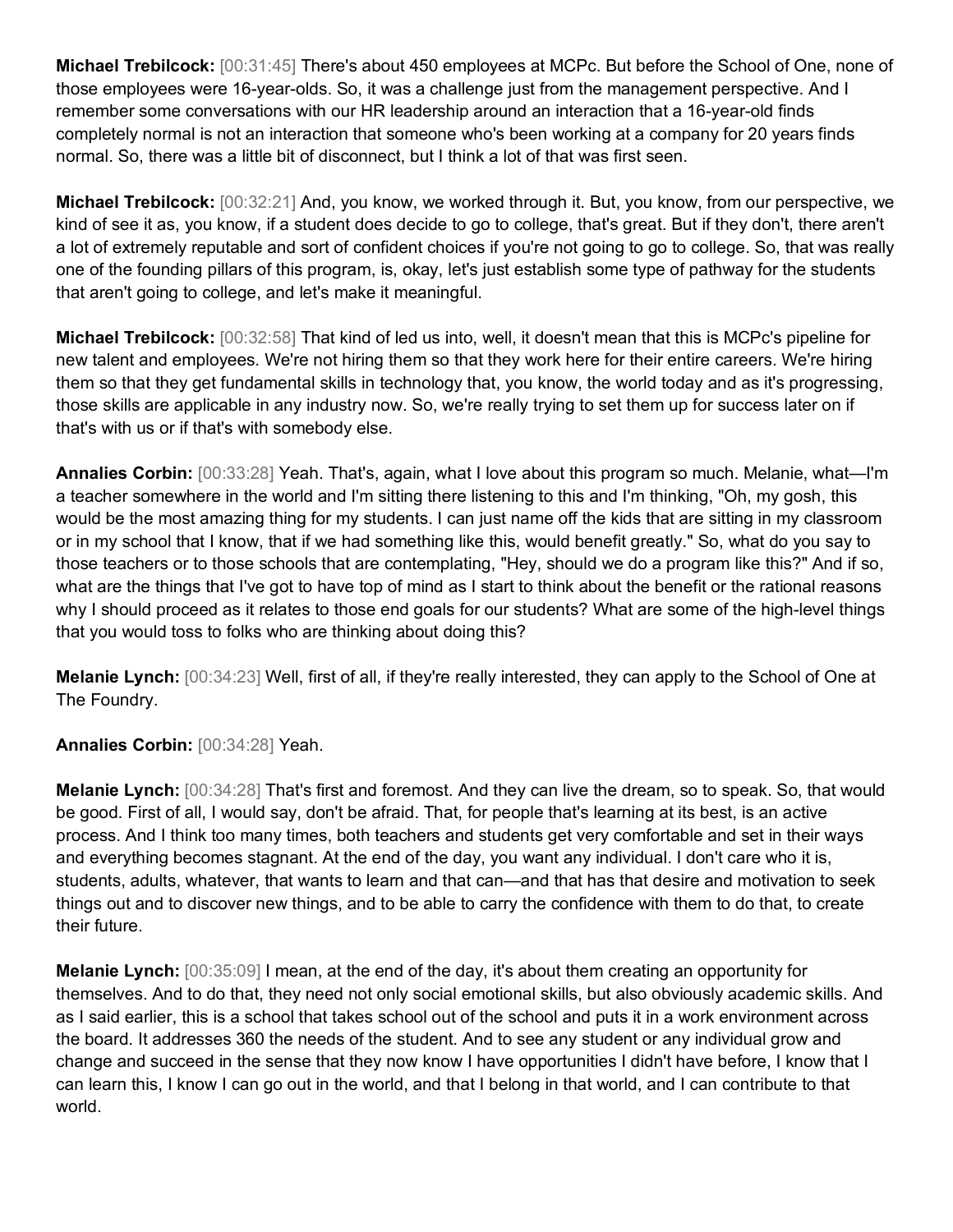**Melanie Lynch:** [00:35:45] And I think that's as good as it's going to get for anybody. Because then, they see who they are, and they can grow, they can develop, and that's how they change the world, it's through themselves. And I think that's the biggest, if you will, bonus point or end goal for anybody. And again, this whole process, it reduces—because they're so immersed in all the time, it really reduces that fear of discovery. And not only discovery for self, but discovery for, again, computers or academics or anything. It really reduces that and it makes them open to growth and to learning and to becoming who they want to be. And that's all anybody wants for anybody as a goal, I think. So-

**Annalies Corbin:** [00:36:25] Yeah, you're teaching them to be fearless, and that's going to be a primal life skill, right?

**Melanie Lynch:** [00:36:30] Yeah.

**Annalies Corbin:** [00:36:31] And I loved—yeah.

**Melanie Lynch:** [00:36:32] Yeah. They'll take this—and I think Michael said it a little earlier, the skills that they're learning here, they can take with them and will take with them and apply them to so many different situations in their lives. Not maybe tomorrow, but maybe five years, 10 years from now, whenever. I don't even think that they themselves realize how much they've grown in this process. And, you know, like I see it and I look at, I said, you know, I mean, in my own mind, I'm like, you're going to look back on this in a couple of years, you're going to say, oh, my gosh, I did this, oh, I learned this year, oh, I did that. Because again, they're so immersed in the whole process. They don't see it. And that's okay. They don't have to. I see it. Michael sees it. Other people see it. So, it's-

**Annalies Corbin:** [00:37:13] Yeah. The rest of us outside looking in, we're not even questioning it, you know. And not only is it that sense of fearlessness that happens because I also think it's that empowerment that comes with that confidence, I can do anything. And at the end of the day, it's their world to save, right? It's that next generation that it's theirs.

**Melanie Lynch:** [00:37:40] And if I can add to that for a moment, and, again, kind of what you just said and what Michael said, all of this helps them develop ownership within their community, but it establishes belonging for them. And that can't be underestimated. I mean, I'll give you an example. Like for them, most of my students come from the east side of Cleveland. So, they get on a bus and they come down here. And this is foreign territory. This is territory that is, you don't go here, you don't do this, you stay away from the water, I mean, you know, put it on the list.

**Melanie Lynch:** [00:38:10] And then, after they've been down here for a while and after they learned and that fear dissipates, then what's happening is once in particular, they bring their friends down here on the weekends and to the city or to do what else. In here, it is—maybe they only thought a block or two blocks was their world. What? It's opened up the whole city now. They realized, you know what, this is mine. I didn't think we could come here. I didn't think we could do this. I didn't think I had anything to offer here. So, it really establishes belonging in a community and within the city. And that, in itself, creates ownership. And then, yeah, they are the future because they have to have a vision and they have to have an idea for how they want to shape things. So-

**Annalies Corbin:** [00:38:49] It is. It's awesome. And so, one of the things that I love that Michael also said is, you know, what's happening through the whole program, whether it's at the piece of The Foundry or when they get to STAD at MCPc is the learning to learn. And I talk about this concept all the time. And so, Jalen, I want to